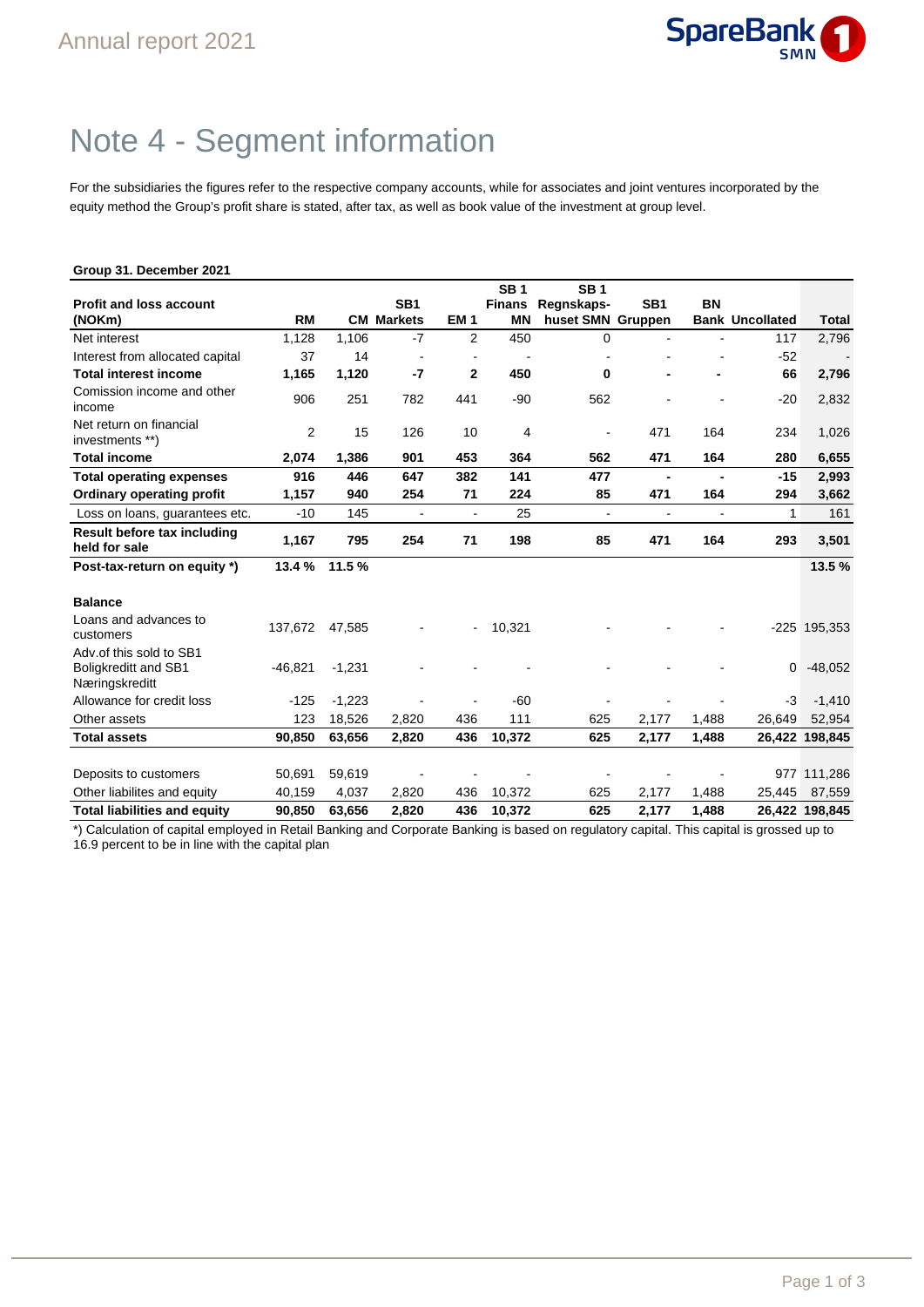

## **Group 31. December 2020**

|                                                         |           |          |                          |                          | <b>SB1</b>    | <b>SB1</b>        |                          |                          |                        |                          |
|---------------------------------------------------------|-----------|----------|--------------------------|--------------------------|---------------|-------------------|--------------------------|--------------------------|------------------------|--------------------------|
| <b>Profit and loss account</b>                          |           |          | SB <sub>1</sub>          |                          | <b>Finans</b> | Regnskaps-        | SB <sub>1</sub>          | <b>BN</b>                |                        |                          |
| (NOKm)                                                  | <b>RM</b> |          | <b>CM Markets</b>        | EM <sub>1</sub>          | <b>MN</b>     | huset SMN Gruppen |                          |                          | <b>Bank Uncollated</b> | Total                    |
| Net interest                                            | 1.112     | 1,085    | $-13$                    | $\overline{2}$           | 387           | 1                 |                          |                          | 186                    | 2,759                    |
| Interest from allocated capital                         | 101       | 63       | $\overline{\phantom{a}}$ |                          |               |                   |                          |                          | $-165$                 | $\overline{\phantom{a}}$ |
| <b>Total interest income</b>                            | 1,213     | 1,149    | $-13$                    | $\mathbf{2}$             | 387           | 1                 |                          |                          | 21                     | 2,759                    |
| Comission income and other<br>income                    | 867       | 211      | 636                      | 392                      | $-22$         | 533               |                          |                          | $-101$                 | 2,516                    |
| Net return on financial<br>investments **)              | $-2$      | 21       | 137                      |                          |               |                   | 194                      | 120                      | 481                    | 951                      |
| <b>Total income</b>                                     | 2,078     | 1,381    | 759                      | 394                      | 364           | 533               | 194                      | 120                      | 401                    | 6,225                    |
| <b>Total operating expenses</b>                         | 929       | 422      | 590                      | 342                      | 131           | 423               | $\blacksquare$           |                          | 68                     | 2,904                    |
| <b>Ordinary operating profit</b>                        | 1,149     | 959      | 169                      | 52                       | 234           | 110               | 194                      | 120                      | 333                    | 3,321                    |
| Loss on loans, quarantees etc.                          | 56        | 846      | $\overline{\phantom{a}}$ | $\overline{\phantom{a}}$ | 49            |                   | $\overline{\phantom{a}}$ | $\overline{\phantom{a}}$ | 1                      | 951                      |
| Result before tax including<br>held for sale            | 1,093     | 113      | 169                      | 52                       | 184           | 110               | 194                      | 120                      | 333                    | 2,370                    |
| Post-tax-return on equity *)                            | 13.4%     | 2.1%     |                          |                          |               |                   |                          |                          |                        | 10.0%                    |
| <b>Balance</b>                                          |           |          |                          |                          |               |                   |                          |                          |                        |                          |
| Loans and advances to<br>customers                      | 129,149   | 44,845   |                          | $\overline{\phantom{a}}$ | 9,622         |                   |                          |                          |                        | -815 182,801             |
| Adv. of this sold to SpareBank 1<br><b>Boligkreditt</b> | $-46,899$ | $-1,354$ |                          |                          |               |                   |                          |                          | 100                    | $-48,153$                |
| Allowance for credit losses                             | $-148$    | $-1.298$ |                          |                          | -66           |                   |                          |                          | -5                     | $-1,517$                 |
| Other assets                                            | 156       | 10,471   | 3,265                    | 357                      | 66            | 592               | 2,151                    | 1,514                    | 36,210                 | 54,781                   |
| <b>Total assets</b>                                     | 82,258    | 52,663   | 3,265                    | 357                      | 9,623         | 592               | 2,151                    | 1,514                    |                        | 35,490 187,912           |
|                                                         |           |          |                          |                          |               |                   |                          |                          |                        |                          |
| Deposits to customers                                   | 47,478    | 49,420   |                          |                          |               |                   |                          |                          | 631                    | 97,529                   |
| Other liabilites and equity                             | 34,780    | 3,244    | 3,265                    | 357                      | 9,623         | 592               | 2,151                    | 1,514                    | 34,859                 | 90,383                   |
| <b>Total liabilities and equity</b>                     | 82,258    | 52,663   | 3,265                    | 357                      | 9,623         | 592               | 2,151                    | 1,514                    |                        | 35,490 187,912           |

\*) Calculation of capital employed in Retail Banking and Corporate Banking is based on regulatory capital. This capital is grossed up to 15.4 percent to be in line with the capital plan